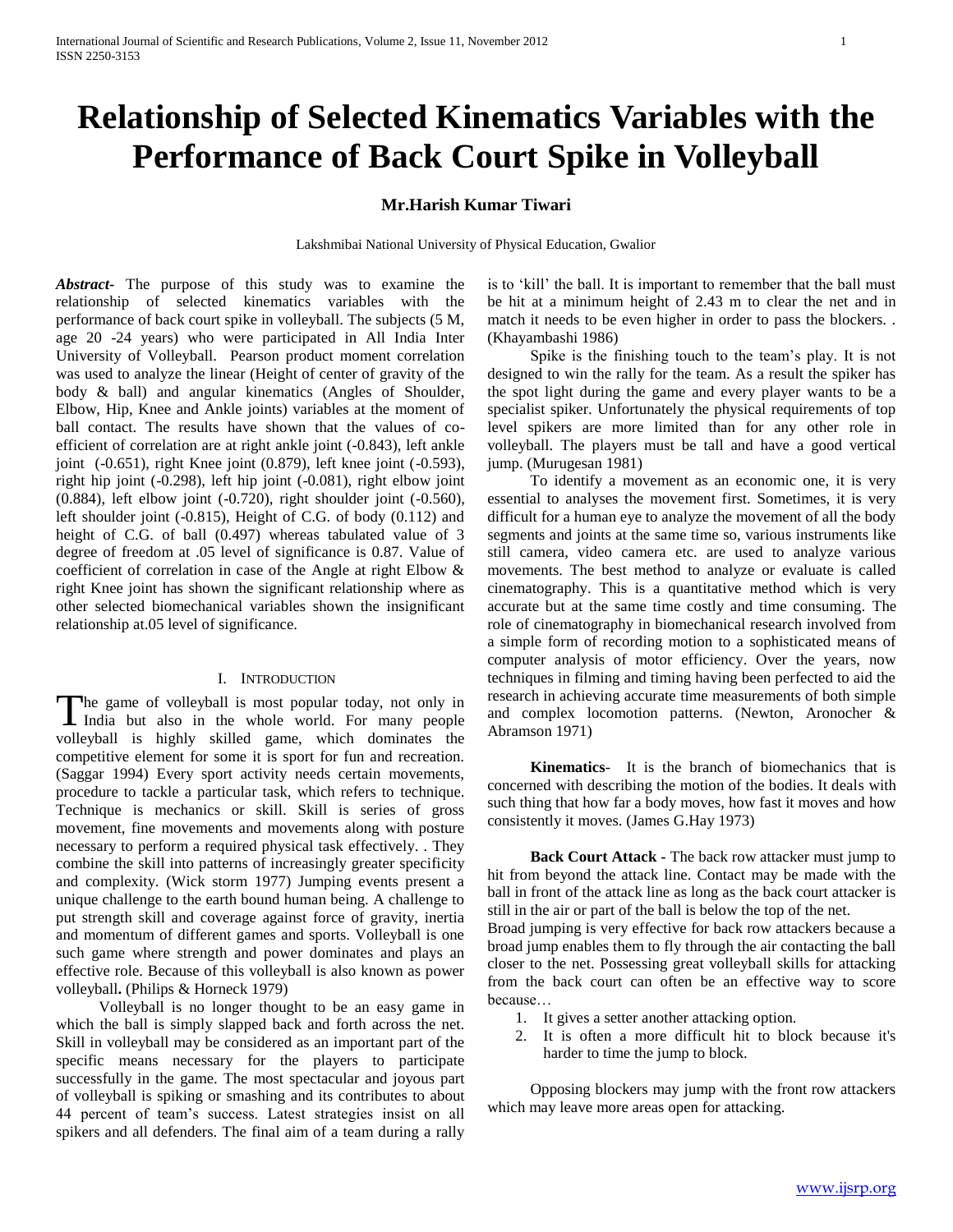The purpose of this study was to find out the relationship of selected kinematic variables with the performance of back court spike in volleyball.

# II. METHODOLOGY

 Five male volleyball players of Lakshmibai National University of Physical Education participated in the interuniversity Competition were the subjects of the study. The age of the subjects was 18-24 years. The subjects were good players and have been practicing the technique of back court spike for quite a considerable time. The subjects were explained about the filming procedure and asked to provide full cooperation during the testing.

 The test for performance of the technique of back court spike was conducted outdoors on the Volleyball court of LNUPE, Gwalior. On the word of command "go" the subject passed the ball to the settuper and goes for the spiking technique taking 3 - 5 strides. Photographs were taken for the selected moment only. Height of centre of gravity of player and ball at moment of contact and angles of ankle joint, knee joint, hip joint, shoulder joint and elbow joint were recorded. Each individual was given 3 trials and the best trail was used by the researcher for analysis purpose of this study.

 The digital photography was used as a technique for kinematic analysis of back court attack in volleyball. A standard motor driven camera, i.e. Nikon D - 100 was used to obtain photo sequences of selected moment during spiking.

 The camera was mounted on a tripod stance at a height of 1.32 m from the ground. The camera was placed perpendicular to the initial line and parallel to the horizontal plane. The filming zone was set at 6.35 m within which the photographs were taken.



**Fig. 1 Back Court Spike (Moment Contact)**

#### III. ANALYSIS OF THE FILM

 After obtaining the photographs by digital photography which is an important method for analyzing the movements, the stick figures were drawn from the photographs by the help of joining of joints. The centre of gravity of each body segment and the whole body was determined by segmentation method as suggested by James G. Hey (1993). The step-wise analysis was done as follows:

- 1. The various joints were marked on the photograph as the reference point associated with each segment.
- 2. Stick figure was obtained by ruling straight line between appropriate reference points. The trunk line was obtained by joining the midpoint of the line between the right and left hip joint to the midpoint of the trunk at the level of suprasternal notch.
- 3. The length of the each segment was measured and divided into various lengths into appropriate ratio as indicated in table 1. The point of division of each segment line serves as the center of gravity for each segment.

| $Table - 1:$                                  |  |
|-----------------------------------------------|--|
| Location of Center of Gravity of Body Segment |  |

| S.No | Segment   | C.G. location<br>expressed<br><b>as</b> |  |
|------|-----------|-----------------------------------------|--|
|      |           | of<br>percentage                        |  |
|      |           | total distance between                  |  |
|      |           | reference points                        |  |
| 1.   | Head      | 46.4% to vertex:53.6% to chin-          |  |
|      |           | neck intersect                          |  |
| 2.   | Trunk     | 43.8% to suprasternal notch;56.2%       |  |
|      |           | to hip<br>axes                          |  |
| 3.   | Upper arm | 49.1% shoulder axes<br>$:50.9\%$ to     |  |
|      |           | elbow axes                              |  |
| 4.   | Fore-arm  | 41.8% to elbow axes: $58.2\%$ to        |  |
|      |           | wrist axes                              |  |
| 5.   | Hand      | 82% to wrist axes ;18% to knuckle       |  |
|      |           | three                                   |  |
| 6.   | Thigh     | 40% to hip axes ; 60% to knee axes      |  |
| 7.   | Calf      | 41.8% to knee axes; $58.2\%$ to ankle   |  |
|      |           | axes                                    |  |
| 8.   | Foot      | 44.9% to heel;55.1% to hip of           |  |
|      |           | longest toe                             |  |

- 4. Two arbitrary axes (OY & OX) were drawn, one to the left and one below the stick figure.
- **5.** Form was prepared such as that shown in Table 2 and in column 1 entered the weight of the segment taken from Table 2.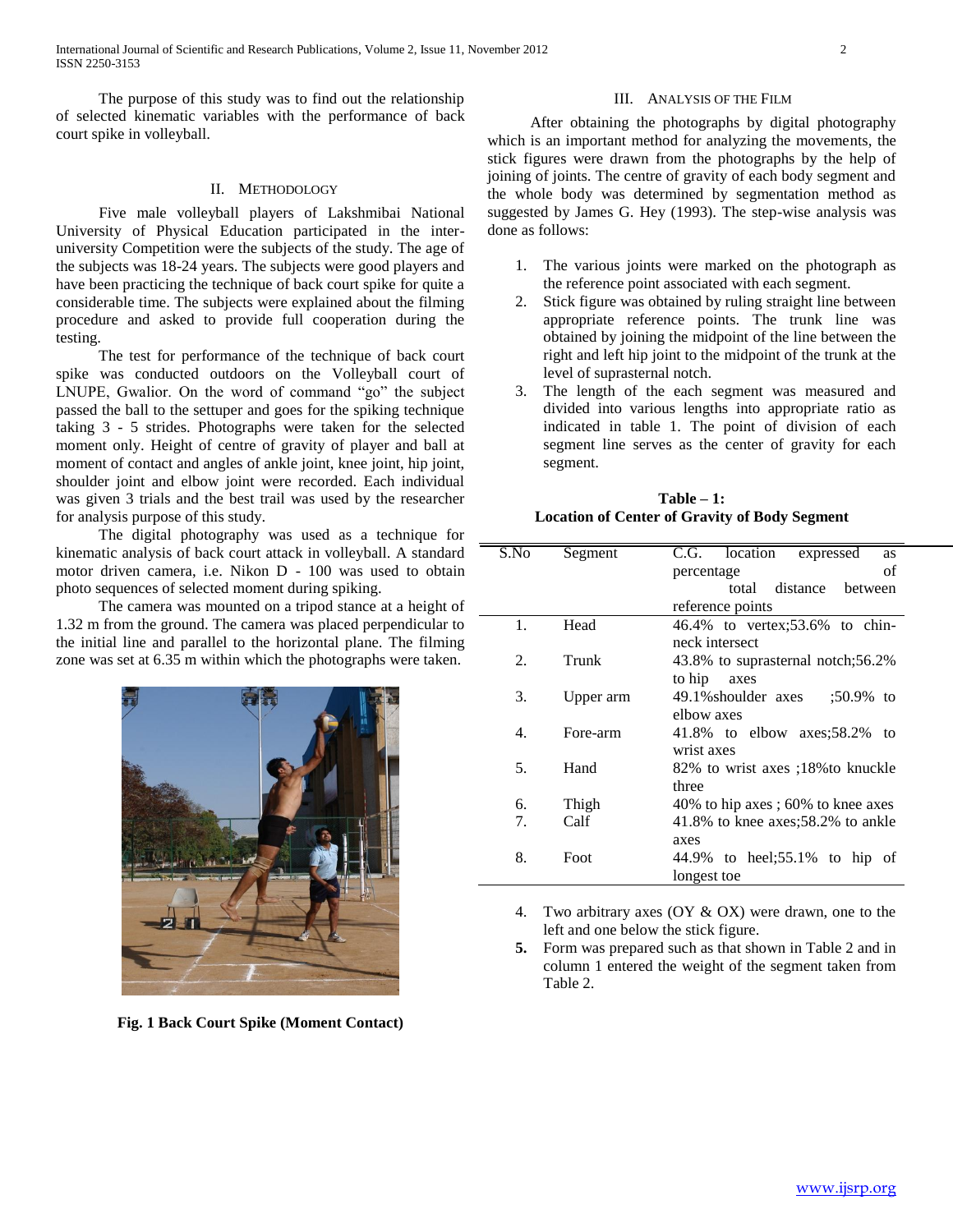| S.No | Segment   | Relative |
|------|-----------|----------|
|      |           | weight   |
| 1.   | Head      | 0.073    |
| 2.   | Trunk     | 0.507    |
| 3.   | Upper arm | 0.026    |
| 4.   | Fore-arm  | 0.016    |
| 5.   | Hand      | 0.007    |
| 6.   | Thigh     | 0.103    |
| 7.   | Calf      | 0.043    |
| 8.   | Foot      | 0.015    |

**Table – 2: Weight of the Body Segments Relative to the Total Body Weight**

- 6. For each of the segment measured the perpendicular distance from the center of the gravity of the line OY, and entered this in the appropriate place on the form (Table 3, Column 2).
- 7. To find the moments about OY, the weight of each segment were multiplied by the distance of its center of gravity from the line as shown in column of table.
- 8. The total sum of moments about OY was found by adding all the moments about OY.
- 9. A line O'Y' was ruled parallel to OY at the distance of the total sum of moments about OY. The center of gravity of the whole body lies on this line.
- 10. The above steps were repeated from 5 to 9, taking moment about OX instead of OY. The center of gravity of the subject on his O'X' drawn parallel to OX and at the distance of the total sum of moments about OX. The point of interaction of the two lines i.e. O'Y' and O'X', served as the center of gravity of the subject.

 Since the C.G. lies on both O'Y' and O'X' and these two lines have only one point in common (the point where they intersect), it is here that the centre of gravity of the subject is situated.(Appendix G –K)

 The height of centre of gravity was obtained by calculating the distance from the court and the centre of gravity of the body of the players (Appendix –M)

The height of centre of gravity of the ball was also obtained by the same way. (Appendix L)

# IV. ANGULAR KINEMATIC VARIABLES

 The selected angles of ankle joint, knee joint, hip joint, shoulder joint and elbow joint were obtained by measuring with the help of protector from the stick figures.

# V. ANALYSIS OF DATA

 The relationship of selected kinematic variables with the performance of Volleyball Players in Back Court Spike was calculated by using Pearson's product moment correlation and for testing the hypothesis the level of significance was set at .05.

#### VI. RESULT

 Pearson's product moment correlation was used to find out the relationship of selected biomechanical variables to the performance of male volleyball players in back court spike. The level of significance in order to check the relationship was set at .05.

 The score of each independent variable linear and angular biomechanical variable were correlated with performance of subjects in back court spike in volleyball. In order to ascertain the relationship of selected biomechanical variables namely angle of shoulder joint (right  $\&$  left), elbow joint (right  $\&$  left), hip joint (right & left), knee joint (right & left), ankle joint (right & left) and height of centre of gravity with the performance of Back Court Spike, the Pearson's product moment correlation was calculated. The values of co-efficient of correlations are presented in Table no. 3.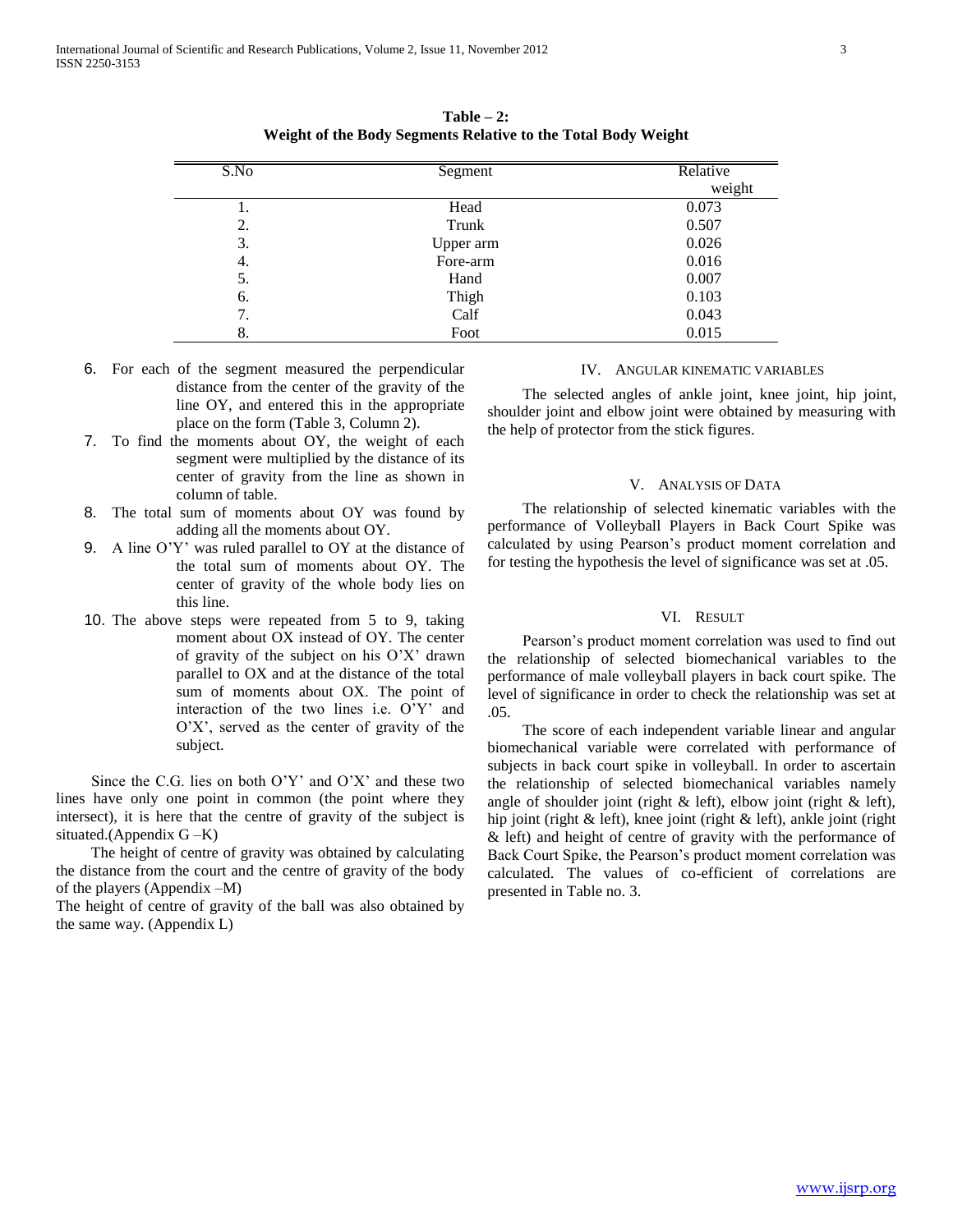| Table-3:                                                                                |
|-----------------------------------------------------------------------------------------|
| Relationship of Selected Biomechanical Variables to the Performance of Back Court Spike |

| ٠<br>× |
|--------|
|        |

| S.No.            | <b>Variables</b>                     | <b>Mean</b> | Co-efficient of |
|------------------|--------------------------------------|-------------|-----------------|
|                  |                                      |             | Correlation 'r' |
| 1.               | Angle of right ankle joint(Deg.)     | 108.4       | $-0.843$        |
| 2.               | Angle of left ankle joint (Deg.)     | 120         | $-0.651$        |
| 3.               | Angle of right Knee joint (Deg.)     | 153.2       | 0.879*          |
| $\overline{4}$ . | Angle of left Knee joint (Deg.)      | 161.8       | $-0.593$        |
| 5.               | Angle of right hip joint (Deg.)      | 167.6       | $-0.298$        |
| 6.               | Angle of left hip joint (Deg.)       | 177.4       | $-0.081$        |
| 7.               | Angle of right elbow joint (Deg.)    | 152.4       | $0.884*$        |
| 8.               | Angle of left elbow joint (Deg.)     | 109.2       | $-0.720$        |
| 9.               | Angle of right shoulder joint (Deg.) | 167.6       | $-0.560$        |
| 10.              | Angle of left shoulder joint (Deg.)  | 34.4        | $-0.815$        |
| 11.              | Height of C.G. of Body (Mtr.)        | 1.82        | 0.112           |
| 12.              | Height of C.G. of Ball (Mtr.)        | 2.80        | 0.497           |

## **\* signified at 0.05 level.**

 Table - 3 reveals that the value of co-efficient of correlation of selected angular kinematics variables at moment of back Court spike were right ankle joint (-0.843), left ankle joint (-0.651), right Knee joint (0.879), left knee joint (-0.593), right hip joint (-0.298), left hip joint (-0.081), right elbow joint (0.884), left elbow joint (-0.720), right shoulder joint (-0.560), left shoulder joint (-0.815), Height of C.G. of body (0.112) and height of C.G. of ball (0.497) whereas tabulated value for 3 degree of freedom at .05 level of significance is 0.87.

#### VII. DISCUSSION OF FINDINGS

 As shown in the table 3 that only two variables that is angle at right elbow and right knee joint of subjects, which happen in back court spike of a right handed spiker has exhibited a significant relationship at the selected level of 0.05.

However, other angular kinematic variables ankle joint (left and right), knee joint left, hip joint right and left, shoulder joint right and left, elbow joint left, and height of C.G. of body and height of C.G. of Ball did not show significant relationships.

#### VIII. DISCUSSION OF HYPOTHESIS

 The results of the study have shown that only in case of right elbow and knee joint of subjects had shown a significant relationship with the performance in back court spike while other selected biomechanical variables have shown the insignificant relationship with the performance of back court spike.

 Therefore, the hypothesis as stated earlier that there is significant relationship between the angles at different joints and height of C.G. with performance in back court spike is accepted in case of right elbow and knee joint of the subjects and rejected in case of other selected variables at the .05 level of significance.

#### **REFERENCES**

- [1] Allypn, Debra Ann, "The Kinetics Kinematics of Landing from Two 'Quick' Attack Technique in Volleyball", **Dissertation Abstract International, 55** (January, 1995)1867 – A.
- [2] Brar B.S., **Volleyball Developmental Glimpses**, Souvenir 39<sup>th</sup> Punjab State Senior Men and Women Championship (1995).Sagar,S.K."**Play better volleyball**" (Sports Publication, New Delhi, 1994) P -10, 11, 64.
- [3] Bulman George, "**Volleyball: Play the game"** (A Word Lock Publication, London, 1998) P – 8-11.